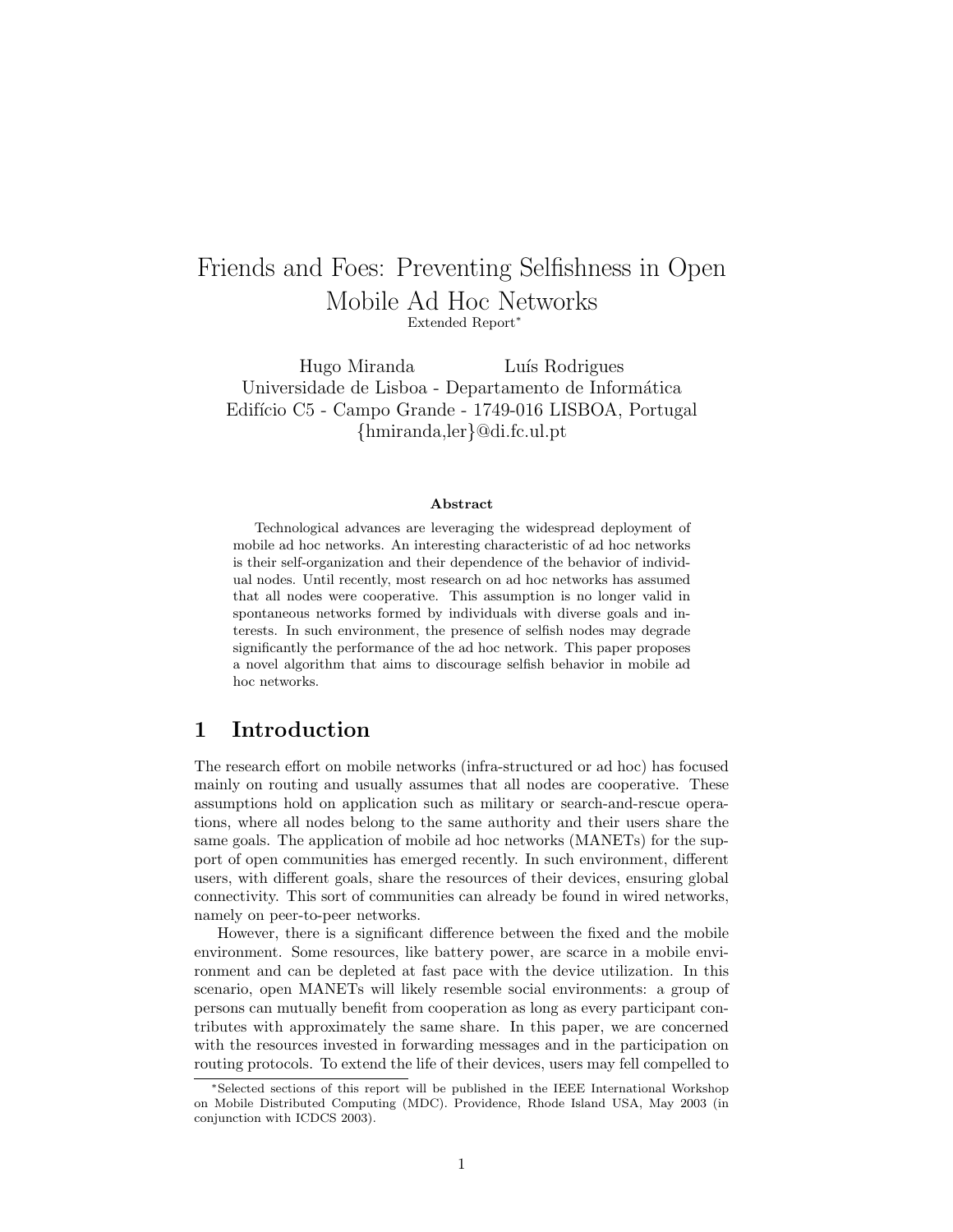exhibit a selfish behavior, by benefiting from the resources provided by the other nodes without, in return, making available the resources of their own devices.

Selfish behavior threatens the entire community. Optimal paths may not be available and cooperative nodes may become overloaded and be forced to abandon the community. In the worst case scenario, the network may become partitioned. This kind of problems as been already observed on peer-to-peer file distribution systems. For instance, it was observed in Gnutella that the number of sites providing valuable content to the network is a small part of the number of users retrieving information [1].

In order to effectively support open and spontaneous communities, MANETs should complement routing protocols with additional mechanisms and algorithms that discourage selfish behavior. This paper presents a novel algorithm that meets this goal. The algorithm penalizes users that are intentionally selfish. Additionally, the algorithm is tolerant to malicious attacks and communication failures.

The paper is organized as follows. Section 2 motivates the need of selfishness prevention algorithms using a concrete scenario. Sections 3 and 4 provide an overview of previous work. Our proposal is then described in Section 5. Future work and conclusions are presented in Section 6.

### 2 Motivation

Consider a campus wide wireless network with incomplete coverage. In order to preserve Internet access while moving within the campus, students are motivated to cooperate. If nodes accept to forward messages when located close to base stations, connectivity for the whole MANET may be insured (with the contribution of some underlying MANET routing protocol).

However, if no mechanisms is present to reward cooperation and discourage selfishness, some users may instruct their devices not to relay incoming messages, as this would extend their battery power and increase the available bandwidth. Such behavior may cause a snow-ball effect: cooperative nodes that are willing to forward messages for third parties obtain no benefit for their behavior and realize that selfish nodes are implicitly rewarded. This motivates them to become also selfish. Message forwarding may be disrupted to the point the MANET collapses.

The disadvantage of selfish behavior may be exacerbated by the operation of the routing protocols used in the MANET: some protocols use caches to accelerate route discovery. Routes containing cooperative nodes will be more frequently present in the caches and, therefore, will be used more seldom. Thus, the batteries of cooperative users are likely to be drained at a fast pace while other potential intermediary nodes do not spend any of their batteries forwarding messages.

As previously mentioned, most algorithms for MANETs where envisioned for search-and-rescue, military and law enforcement operations. In these applications, all users work together toward a common goal. Therefore, selfishness behavior is often not expected. We envision that MANETs will rapidly expand to other domains, like the one presented above. In these open MANETs, users do not share a common goal. Each user will agree to share the resources of his node only if this brings him some benefits. While it is impossible to prevent self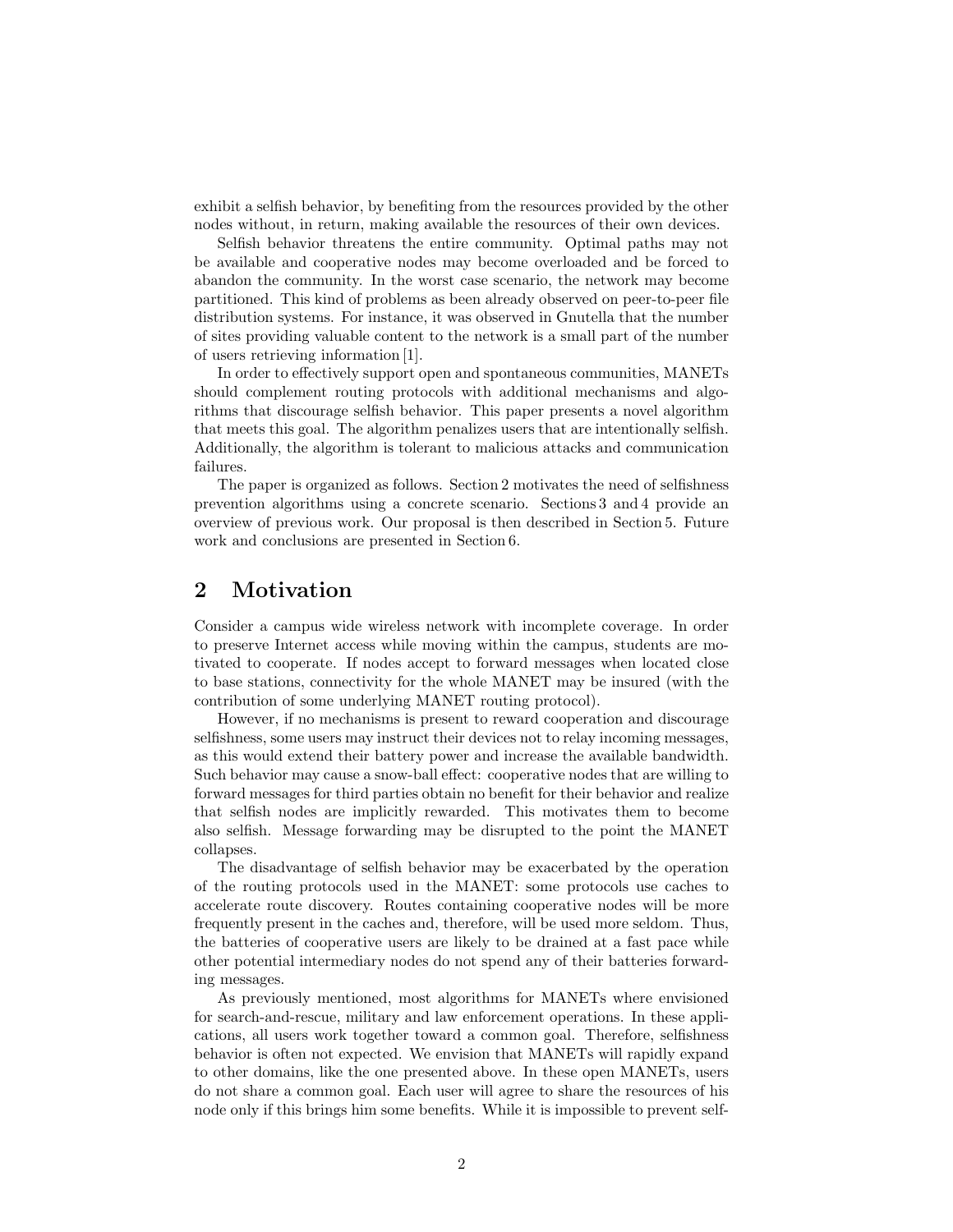ish behavior, it is possible to design algorithms that discourage such behavior. This can only be achieved by applying some kind of penalty/reward to users. The following section provides an overview of previous proposals toward this goal.

### 3 Related Work

Malicious nodes that participate in routing protocols but refuse to forward messages may disrupt the operation of the MANET. These nodes may be circumvented by implementing a reputation system. In [5], the reputation system is used by correct nodes to avoid malicious nodes when selecting message routes. However, as is, the system rewards selfish nodes, who benefit from not forwarding messages while being able to use the network.

On modern societies, services are usually provided in exchange of an amount of money, previously agreed between both parts. Several e-currency models have been proposed as a reward mechanism for cooperating nodes. However, most of them assume that protocols are trusted and will not subvert the system. Trustos [6], for example, defines a model where users open "emotional bank accounts" on their service providers.

The Terminodes [3] project proposes the use of a virtual currency named beans. This currency is used by nodes to pay for the forwarding of their own messages. The payment is distributed by the intermediary nodes that forwarded the message. Unfortunately, current implementations of reliable digital cash systems require several different participants and the exchange of a significant number of messages [8]. To reduce this overhead, Terminodes assumes that nodes are equipped with a tamper resistant security module, responsible for all the operations over the beans counter. The security module refuses to forward messages whenever the number of beans available are not sufficient to pay for the service. To ensure the authentication of the tamper resistant modules, a Public Key Infrastructure (PKI) is used. This infrastructure can be used with two billing models. In the *Packet Purse Model*, the sender pays to every intermediary node for the message, while in the Packet Trade Model is the receiver that is charged. In both models, nodes are charged as a function of the number of hops traveled by the message.

The CONFIDANT protocol [2] implements a reputation system for the members of MANETs. Nodes with a bad reputation may see their requests ignored by the remaining participants, which in practice excludes them from the network. CONFIDANT does not require any special hardware and tolerates certain kinds of attacks by being suspicious on the incoming selfishness alerts that other nodes broadcast and relying mostly on its self-experience.

In a MANET, the number of requests received by each node depends of its geographical position. Nodes may become overloaded with requests because they are positioned in a strategical point of the topology. A well-behaved node that temporarily supports a huge amount of requests should latter be rewarded by this service. The previous approaches do not address this aspect adequately. CONFIDANT has no memory, in the sense that the services provided by some node are quickly forgotten by the reputation system. Terminodes does not suffer from this problem, since beans can be kept indefinitely by nodes. However, the charges for packets depends on the number of hops on the message's path, a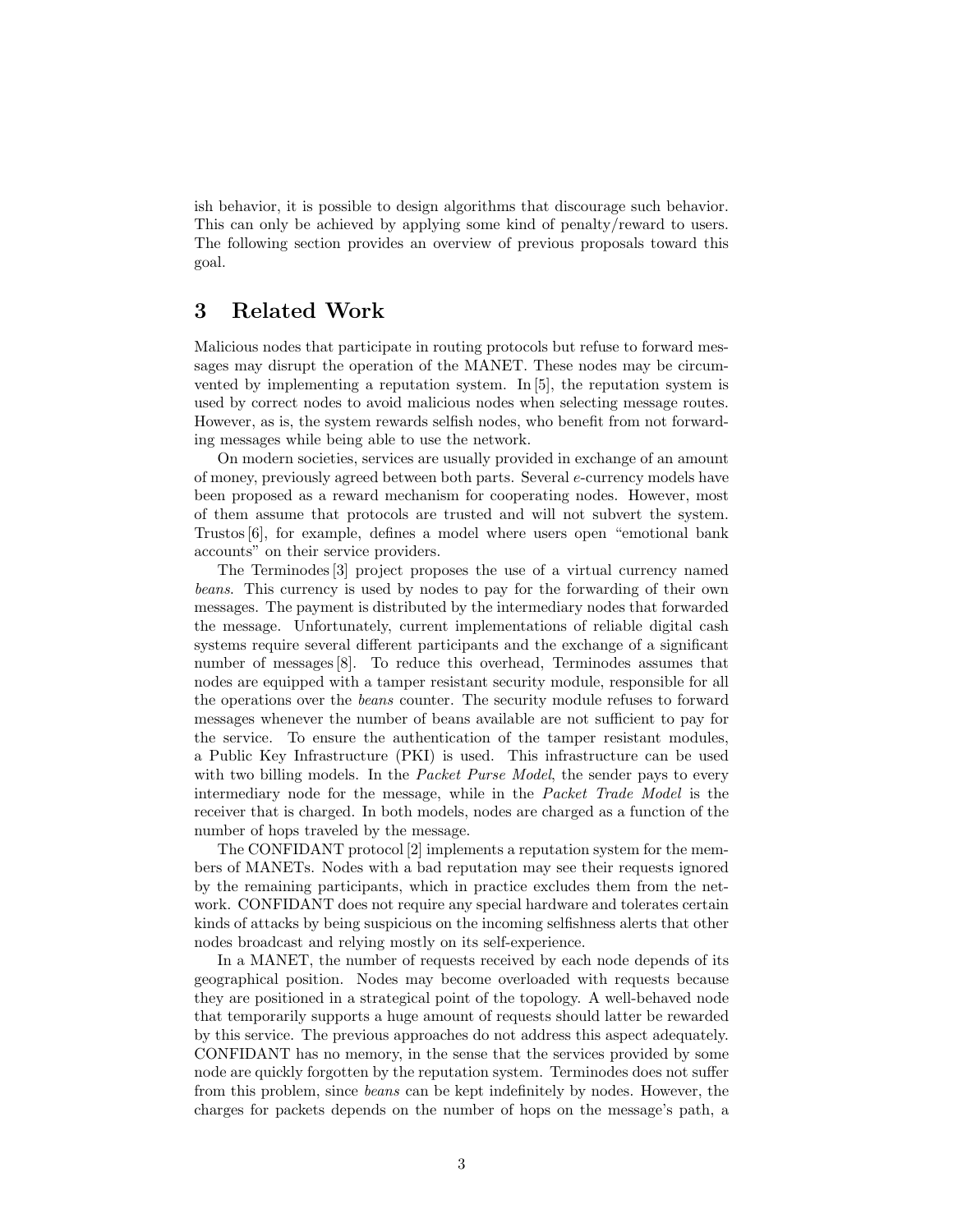factor that is outside the control of the participants.

### 4 MANET Routing

In order to evaluate the effect of cooperative/selfish behaviors on the resource consumption of nodes, one needs to understand the underlying MANET routing protocol. Although the mechanisms proposed in this paper could be adapted to other routing protocols, to make our discussion concrete, we assume that nodes use the Dynamic Source Routing protocol (DSR) [4]. For self-containment, we provide here an overview of the DSR protocol.

In DSR, multi-hop routes can be learned either by the replies to the broadcast of a RouteRequest message or by inspecting packets flowing on the network. All operational routes are kept in a route cache. When receiving a RouteRequest message, nodes should verify if they are themselves the destination of the ROUTEREQUEST or if some route for the destination is available in their route cache. If a route toward the destination is available in the node's route cache, it will prefix its entry in the route cache with the payload of the RouteRequest and send it in a RouteReply message to the initiator. When none of the previous conditions apply, and the node has not received a previous copy of the same request message, it will append its address to the ROUTEREQUEST payload and forward the request to all neighbors. When a RouteRequest reaches its destination, its payload will be copied into the RouteReply message, because it contains a valid route between the initiator and the destination.

The protocol includes provisions for non-bi-directional links: while the destination of a ROUTEREQUEST message can invert the route in the request to forward the ROUTEREPLY, it can also start a new route discovery and piggyback the reply in it.

Routing is performed as follows. The header of data messages include the route to be followed. Each hop will look into the message header to find the address of the next hop. Additionally, each hop also adds this route to its route cache. This avoids a new ROUTEREQUEST to be issued by the intermediary hop whenever it sends a message to one of the nodes in that path.

Route errors can occur due to the movement of the nodes or from radio interference. When one link finds that the next hop is unreachable, it should send a ROUTEERROR message to the source. If no further paths are available in the route cache, a new route discovery should be initiated. Otherwise, the source should use a new route that avoids the missing link. A complete description of the DSR protocol can be found elsewhere [4].

## 5 Friends and Foes

People tend to cooperate as long as they notice that there is a fair division of tasks in a group. This observation can also be applied in MANETs where the unfairness of the service division may prevent users from using their own devices. Therefore, any selfishness prevention algorithm must also include some mechanisms to foster a fair distribution of resource consumption. This can be achieved if nodes are allowed to present some "justified selfishness", by refusing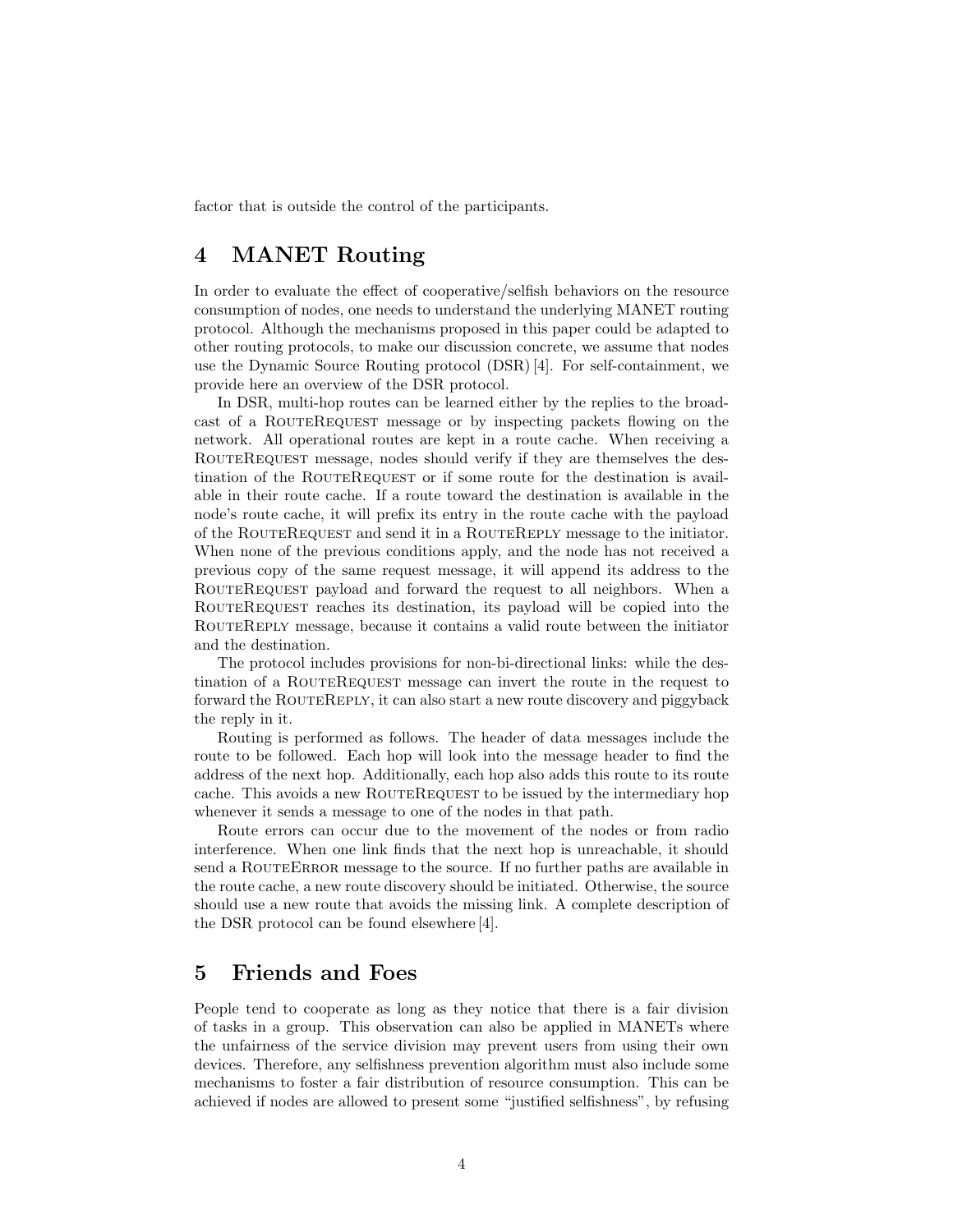some of the requests received, forcing the clients to search for alternatives. The algorithm should equally provide hooks to allow nodes to be selective in the way they apply selfishness prevention. For instance, two friends may provide unlimited service to each other while resources are available. One may also be willing to unconditionally accept messages from particular users, such as administrators.

This section presents a new selfishness prevention algorithm which embodies some of the properties of the protocols described in the related work section: it presents a long lived memory that allows nodes to be rewarded by services provided in the past but also does not charge by the number of hops used. Additionally, the algorithm introduces new features by tolerating justified selfishness. The algorithm uses only one type of message, that each node periodically broadcasts. Furthermore, nodes that do not participate in the algorithm may be still allowed to benefit from the MANET.

#### 5.1 System Model

In the exposition of the algorithm, every node is assumed to have the same transmission power and to be equipped with an omni-directional antenna. Like in other broadcast media, nodes are able to listen to messages that are not addressed to them. Each node has a unique link-level address which cannot be changed and that is included in all the messages that it sends (this address serves as the node unique identifier).

In order for the protocol to perform correctly two conditions are required: i) at least one route composed of only well-behaved nodes must exist between any two well-behaved nodes and  $ii)$  selfish nodes do not conspire to disrupt the network. Removing these constraints is an open issue that will be addressed in the future.

### 5.2 The Algorithm

The algorithm supports the management of fairness by allowing nodes to publicly declare that they refuse to forward messages to some nodes.

Each node  $p$  maintains three variables:

*friends*<sub>p</sub> The set of nodes to which p is willing to provide services.

**foes**<sub>p</sub> The set of nodes to which p is not willing to provide services.

selfish<sub>p</sub> The set of nodes which are known to act as if p is a foe.

Note that, in our protocol, it is acceptable for participants to have some foes. It is up to the community to evaluate if the number of foes a given node declares reaches an unacceptable level of selfishness. Each node p advertises the content of these three variables in a control message with the following format:

$$
\texttt{SELFSTATE}[p, friends_p, foes_p, selfish_p]
$$

This is the only type of message exchanged by the protocol. In order to evaluate the degree of selfishness of other nodes, and to detect inaccuracies in the information advertised by other nodes, each node keeps a record of received SELFSTATE, as described below.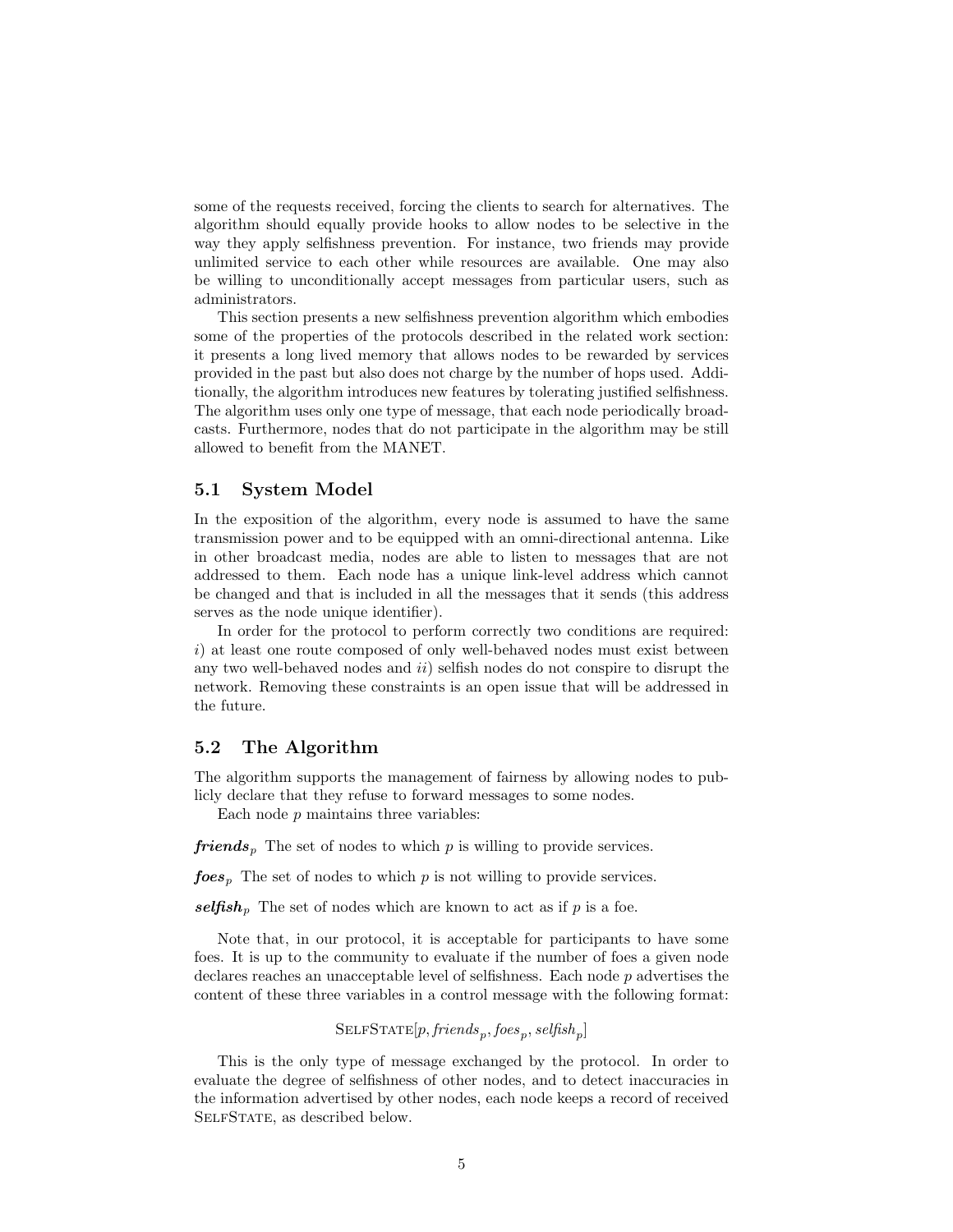For each other known node  $q$ , node  $p$  will keep a number of status variables, as follows:

- credits<sup>q</sup> a signed integer increased for each message that p forwarded on behalf of  $q$  and decreased for each message that  $q$  sent on behalf of  $p$ . The initial value is 0.
- $maxCredits_q^q$  the upper bound to credits<sub>p</sub>.
- *friends*<sup>*q*</sup> The set of nodes for which *q* is willing to provide services. This set is initialized with every node known by  $p$ .
- $\mathit{foes}^q_p$  The set of nodes to whom q is known not to provide services. A node r can be inserted in this set either because  $q$  explicitly advertises  $r$  as its foe or because r declares  $q$  to be selfish. This set is empty when initialized.
- $\mathbf{liedTo}_{p}^{q}$  A set of nodes to which q is known not to provide services, even though it had advertise them as friends. The set  $\text{lied} To_p^q$  is always a subset of  $\text{foes}_p^q$ .
- **msgpending**<sup>q</sup> The set of messages forwarded by p to q waiting to be acknowledged.
- **msgsuspected**<sup>q</sup> An unsigned integer increased for each message forward by p to q, but whose forwarding by q was not listened by  $p$  (e.g. due to collisions).
- **deadbeat**<sup>*q*</sup> An unsigned integer that will be set to zero whenever a message is listen from q. Periodically, a timer will increase this value. If it reaches some threshold, one can consider that the node is no longer in the neighborhood.

These variables are updated in response the following relevant events:  $i$ ) when the node wants to transmit a data message;  $ii)$  when the node forwards a data message on behalf of other nodes;  $iii)$  when the node receives a data message addressed to it;  $iv$ ) when a node is able to listen on the shared medium a message exchanged among two other nodes and, finally;  $v$ ) when the node receives a SELFSTATE control message. The actions taken in each of these cases for some node  $p$  are depicted in Figure 1.

When a node sends a message  $m$ , it looks for a route such that the next hop q is its friend. It then forwards the message m to q and stores m in msgpending  $q_p$ (1.04). The message m is removed from  $msgpending_p^q$  when p detects that q has forward m along the route  $(1.18-22)$ .

When requested to forward a message  $m$  on behalf of  $q$ ,  $p$  only does so if  $q$ is its friend  $(1.07)$  and if the next hop is not believed to be a foe of  $p(1.09)$ . If the message is forwarded, node  $p$  accounts credits for providing the service and, as in the previous case, stores  $m$  to later check the behavior of the next hop.

Slightly more elaborate steps are executed when a SELFSTATE message is received. First, the message is purged from information about nodes unknown by p (l.25–27). If node q declares r to be a liar, the status of q with regard to r is updated accordingly (1.28–31). Next, if q is declaring p itself as a liar, p further treats q as a foe  $(1.32-34)$ . Then, p updates its record of q's friends and foes (1.35–37). Finally, every peer r of q that has not previously declared itself as a friend of q is simply assumed to be a foe of  $q$  (1.38–40).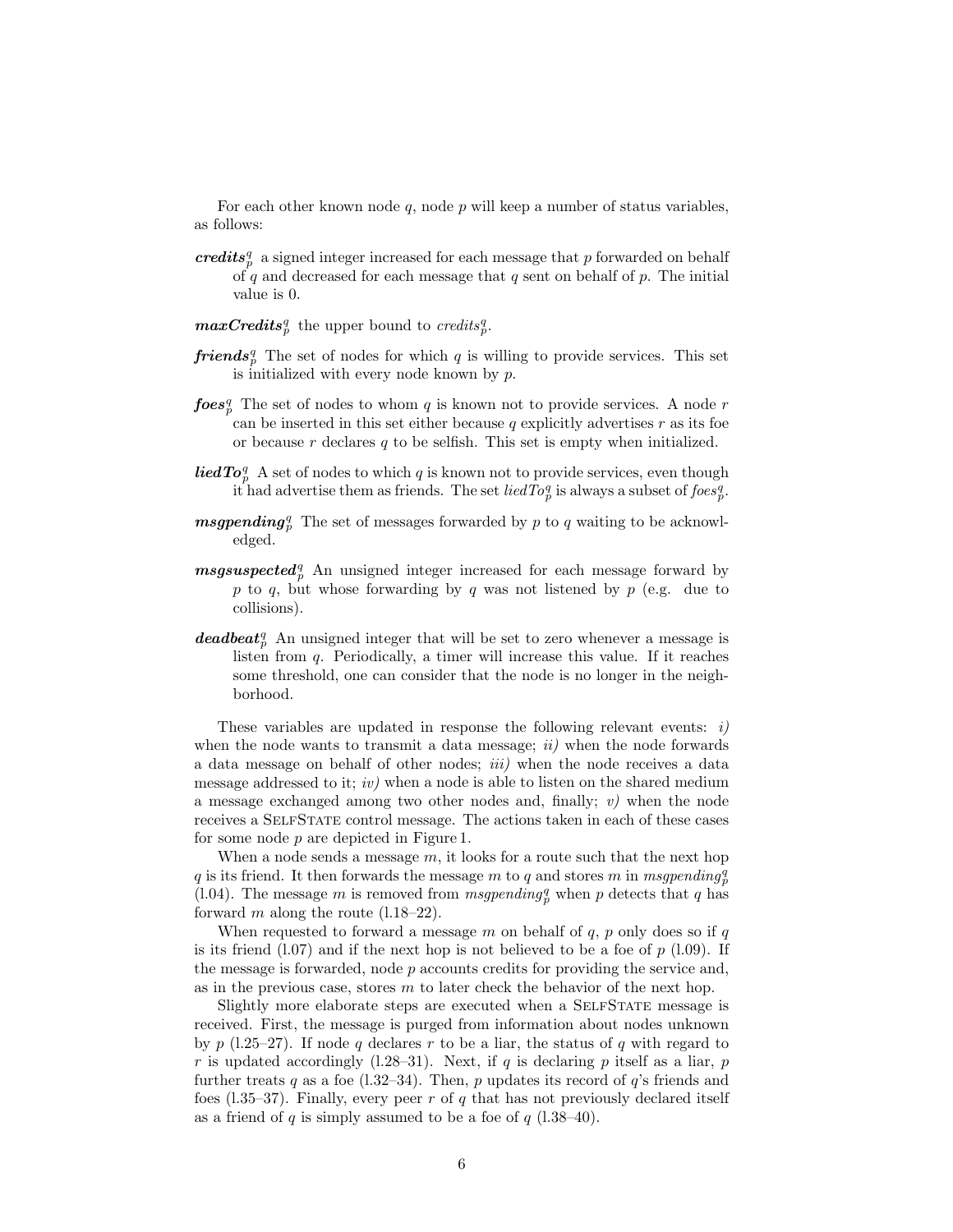```
01 upon event service request for message m do
02 find an adequate route such that next hop q satisfies p \in friends_p^q;
03 send m to q;<br>04 msqpending<sup>n</sup>
04 msgpendingq_p^q := msgpendingq_p^q \cup \{m\};05 upon event forward message m from q to r do
06 deadbeat_p^q := 0;07 if q \in foes_p then<br>08 discard m:
                    discard m;
09 else if p \in foes_p^r then
10 reply with a ROUTEERROR to q;<br>11 else
             else
12 forward m to r;<br>13 if r is not the la
13 if r is not the last hop for m then<br>14 msqpending_n^r := msq14 msgpending_p^r := msgpending_p^r \cup \{m\};15 \qquad \qquad \text{credits}_p^q := \text{credits}_p^q + 1;16 upon event receive message m from q do
17 credits<sup>q</sup><sub>p</sub> := credits<sub>p</sub><sup>q</sup> + 1;
18 upon event listen message m sent by q to r do
19 deadbeat_p^q := 0;20 if m \in \text{msgpending}_{p}^q then
21 \qquad \qquad \text{credits}_p^q := \text{credits}_p^q - 1;22 msgpending p^q := msgpending p^q \setminus \{m\};23 upon event receive message SELFSTATE[q, friends<sub>q</sub>, foes<sub>q</sub>, selfish<sub>q</sub>] do
24 deadbeat<sub>p</sub> := 0;
25 friends<sub>q</sub> := friends<sub>q</sub> ∩ (friends<sub>p</sub>∪ foes<sub>p</sub> ∪ p);<br>26 foes<sub>a</sub> := foes<sub>a</sub> ∩ (friends<sub>p</sub>∪ foes<sub>p</sub> ∪ p);
26 foes_q := foes_q \cap (friends_p \cup foes_p \cup p);<br>27 selfish_q := selfish_q \cap (friends_p \cup foes_p)27 selfish<sub>q</sub> := selfish<sub>q</sub> ∩ (friends<sub>p</sub>∪ foes<sub>p</sub> ∪ p);<br>28 forall r \in \text{selfish}_a : q \in \text{friends}^r_a do
28 forall r \in \text{selfish}_q : q \in \text{friends}_p^r do
29 friends_p^r := \hat{f}riends_p^r \setminus \{q\};30 foes_p^r := foes_p^r \cup \{q\};31 \qquad \qquad \text{liedTo}_{p}^{r} := \text{liedTo}_{p}^{r} \cup \{q\};32 if p \in \text{selfish}_q \land q \notin \text{foes}_p then
33 friends_p := friends_p \setminus \{q\};<br>34 foes_p := foes_p \cup \{q\};34 foes_p := foes_p \cup \{q\};<br>35 friends_n^q := friends_q \setminus lied'35 friends_p^q := friends_q \setminus liedTo_p^q;36 foes_p^q := foes_q;37 \qquad \qquad \text{liedTo}_{p}^{q} := \text{liedTo}_{p}^{q} \setminus \text{foes}_{q};38 forall r \in \text{friends}_q \cup \text{foes}_q do<br>39 if q \notin \text{friends}^r then
39 if q \notin \text{friends}_p^r then
40 foes_p^r := foes_p^r \cup \{q\};41 upon event timeout for message m \in msgpending<sup>q</sup> do
42 msgsuspected _p^q := msgsuspected _p^q + 1;
43 msgpending q_p^q := msgpending q_p^q \setminus {m};<br>44 if msgsuspected q_p^q > threshold then
45 selfish_p := selfish_p \cup \{q\};46 foes_p := foes_p \cup \{q\};<br>47 friends_n := friends_n47 friends_p := friends_p \setminus \{q\};<br>48 massuspected_n^q := 0:
48 msgsuspected_p^q := 0;
```
Figure 1: Variable update.

Nodes detect selfish behavior when they verify that, after some time, their pending messages have not been forwarded by  $q$ . When a sufficient number of messages is not forwarded by  $q$ , the node is appended to the *selfish* list to alert its neighbors (l.41–48).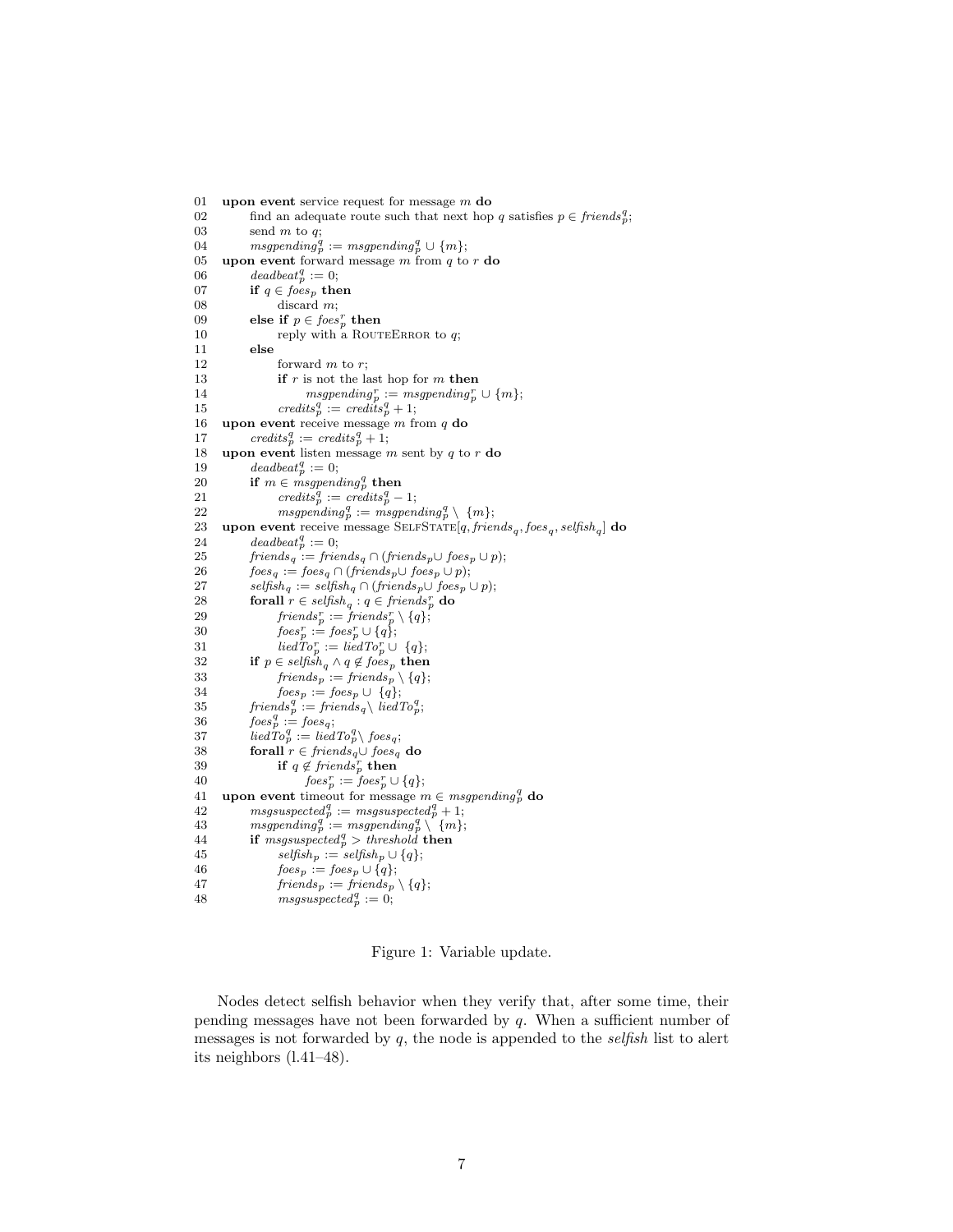#### 5.3 Execution Scenarios

We now illustrate the operation of the algorithm in some concrete scenarios. Due to the lack of space, only the most representative cases are presented.

All Cooperative Nodes, Lightly Loaded Network This is the most favorable scenario. Nodes will broadcast periodically one SelfState message, where the fields  $foes_p$  and  $selfish_p$  will be empty. The overhead introduced by the protocol is minimal: the periodic broadcast of one message. The case where some nodes do not implement the protocol is handled transparently: they will ignore the content of these messages. The nodes that are running the protocol will create variables for them, that will be mostly kept with the default values.

All Cooperative Nodes, Unbalanced Load Network The nodes that have been more loaded by requests from others will start to move some of the nodes from the friends<sub>p</sub> to the foes<sub>p</sub> set. One can envision several criteria for the selection, using for example statistical information about the number of hops toward the usual destination of the messages of each node, or the number of credits. To preserve network connectivity, it is important that two or more loaded nodes attempt to define disjoint  $foes_p$  sets. Note that well-behaved nodes should keep providing services to peers, even if these peers consider them as foes.

Nodes not running the protocol that are classified as foes will notice that their messages are not being delivered. Their response to this event will depend on several factors, as for example, the routing protocol being used.

One Selfish Node Selfish nodes are always penalized, whether they run the protocol or not, because the decision is taken locally at each node based on the information provided by its peers. When a node  $q$  refuses to forward messages, its address will be included in the  $selfish_p$  set of the SELFSTATE messages of the other nodes. Nodes listening to these messages will start to remove the entries from friends  $q_p^q$  and placing them in foes  $q_p^q$ . Whenever the rate  $\frac{|friends_p^q|}{|friends_p^q|+|foes_p^q|}$ goes bellow some threshold, node  $p$  will begin to mark  $q$  as selfish and reciprocally become its foe. Eventually,  $q$  will have all other nodes to refuse its messages.

Previously selfish nodes may be reintegrated in the group by broadcasting SelfState messages first acknowledging that they have been selfish for some nodes (to remove their entries from the *liedTo* sets) and latter with some nodes in the friends<sub>p</sub> set. Two measures are implemented to prevent selfish nodes from abusing this mechanisms:  $i)$  to be accepted, a liar must consume additional energy by broadcasting two SELFSTATE messages, and  $ii)$  non-selfish nodes reduce  $maxCrelits_p^q$  for the node, reducing the number of messages that it can send without providing useful work for the community. Another mechanism, which also allows the reintegration of nodes not running the protocol, is to let the node voluntarily prevent itself from using the community resources by becoming silent for a sufficient period of time so that its records can be erased by having the deadbeat counter reach the threshold.

Malicious Selfish Node Malicious nodes will attempt to hide its selfishness from the remaining participants. Classifying a node as selfish is an operation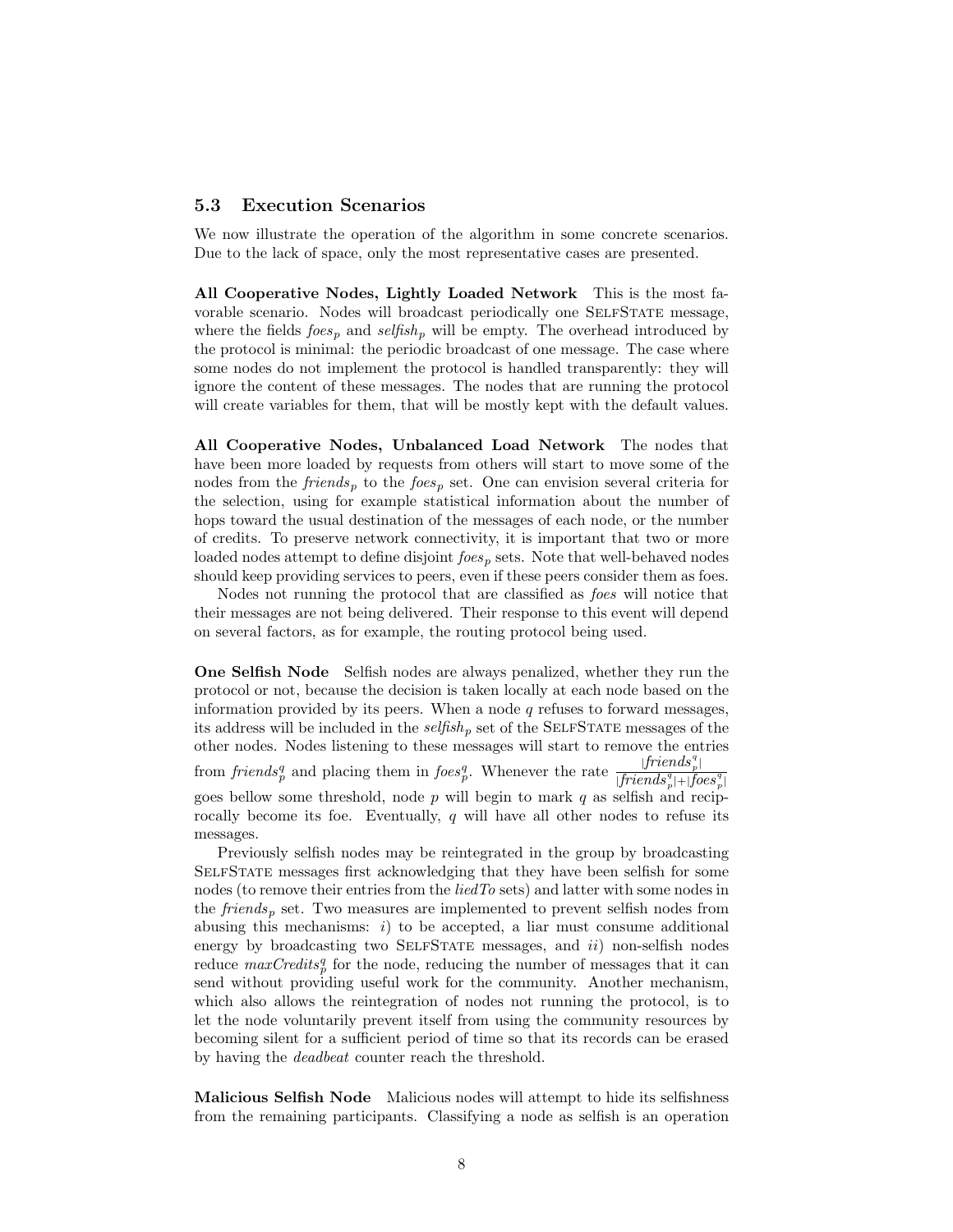local to each protocol based on the following conditions:  $i$ ) it exhausted the credits limit or ii) it refused to forward messages to some nodes.

The protocol provides enough information to let each node to detect the envisioned attacks. A malicious node could try to defeat the system using one of the following methods:  $i$ ) by declaring to be friend to a large number of fake nodes or;  $ii)$  by omitting to be foe of some nodes. Fake nodes are ignored when each node accounts for the number of nodes that each peer is serving, so the node gain no advantage from advertising dummy friends. Note that the limited transmission range of the network devices will make some nodes mark correct addresses as invalid, so their existence can not be considered an attempt to subvert the protocol. Additionally, nodes can not hide their selfishness because information about the nodes known by each other node is crossed: if some node p mentions some other node q in is SELFSTATE message, and q omits p in is own message, then it is assumed that  $q$  is selfish for  $p$ .

Malicious nodes may also attempt to corrupt the MANET by falsely declaring other nodes as foes. However, in order to consider  $q$  as selfish, correct node  $p$  will use the information provided by all of  $p$ 's neighbors. If the malicious node acts alone, its information will not be sufficient to achieve its goal.

The definition of a proper rate threshold must be subject to further study and may vary depending on the density of the nodes in the MANET area.

#### 5.4 Other Considerations

In MANETs nodes are expected to move frequently, changing the network topology. When moving, one node may become outside the range of another. Even in the presence of pending messages, the protocol does not falsely consider these nodes as selfish thanks to the deadbeat timer that will erase all the information of the node if no messages are heard from it for some period of time.

The two categories of socially acceptable selfishness presented above are handled differently by the protocol. Friendship can be tolerated by instructing nodes to never declare some addresses to be selfish. This way, even when the remaining members of the community start to declare some node as selfish, it will always be able to forward messages to that node. Note that the friends of a selfish node must still be able to request services from other nodes, and are accountable by the credits that should be payed for the service. MANET acceptable selfishness can be implemented with a Private Key Infrastructure where the certification authority makes available the public key of the nodes that can use the network without restrictions. All messages from that node should be signed and no credits accountability should be imposed to intermediary nodes.

#### 5.5 Integration with Routing Protocols

The selfishness prevention protocol must work close to the routing protocol for the MANET to keep its efficiency for justified selfishness cases. This section shows how the protocol can be integrated with the Dynamic Source Routing (DSR) protocol [4].

Message forwarding penalizes each intermediary hop by reducing its available power and bandwidth. A desirable feature of MANETs would be to distribute evenly the overhead of the network maintenance tasks (like message forwarding) across all participants. While optimizing the route discovery process, the DSR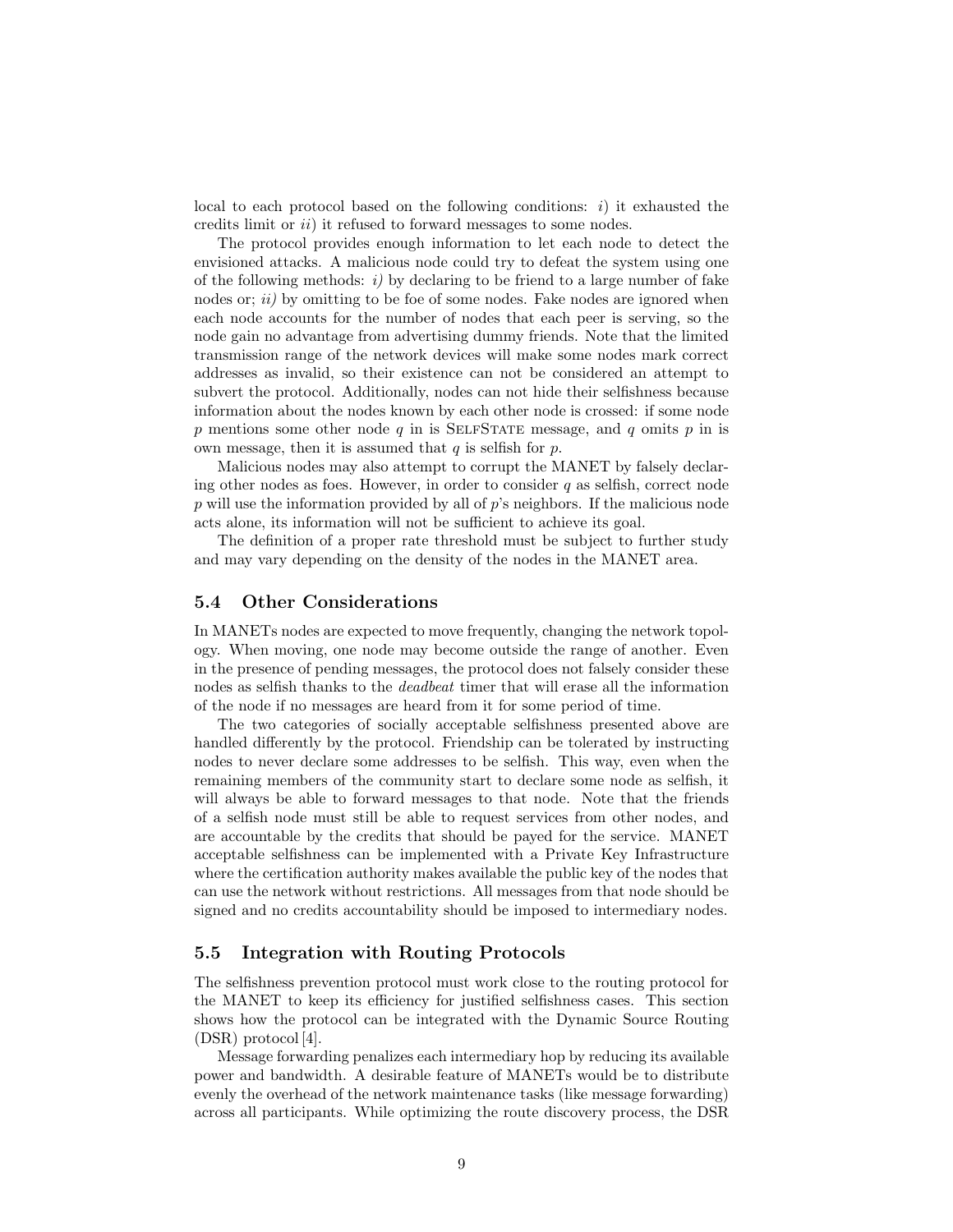route cache hurts load balancing by making all nodes in the neighborhood of some path to share it. [7] proposes a new set of metrics for routing protocols that consider the available power at each node. However, such protocols can hardly be used in Open MANETs where it is assumed that nodes can lie.

By applying to ROUTEREQUEST and ROUTEREPLY messages the same rules defined above for selfishness prevention, nodes that were previously considered selfish would see their route requests and replies ignored and would become unable to send their messages. This rule would also benefit load-balancing: a node  $p$  that based on justified selfishness criteria refuses to forward ROUTEREQUEST messages from a node q is forcing an alternative path to be established. For efficiency, all nodes should remove from their route cache all entries pointing to selfish nodes. A side effect of this protocol is that bi-directional routes may be harder to achieve due to the arbitrary selection of nodes to whom some other node will be selfish. However, DSR can handle unidirectional links efficiently by piggybacking the RouteReply message in the RouteRequest issued by the intended destination.

The load-balanced routes may suffer from an excessive inefficiency that could be avoided if overloaded nodes agree on the set of nodes to whom they will become selfish.

### 6 Conclusions and Future Work

MANETs are particularly sensible to uncooperative behaviors. The generalization of wireless devices will soon turn MANETs in one of the most important connection methods to the Internet. However, the lack of a common goal in MANETs without a centralized human authority will make them difficult to maintain: each user will attempt to retrieve the most of the network while expecting to pay as less as possible. In human communities, this kind of behavior is called selfishness. While prohibiting selfishness shows to be impossible over a decentralized network, applying punishments to those that present this behavior may be beneficial.

This paper outlined a selfishness prevention protocol for Open MANETs. The protocol includes a set of new interesting features: its decentralization avoids the usage of complex payment systems and it introduces the concept of "justified selfishness" that makes the whole system more fair, not penalizing users by their physical location. By using just one message that is periodically broadcasted by every node, it does not introduce a substantial overhead on the network or in the nodes. Additionally, it is scalable since each node is only supposed to keep information about the nodes in the range of its network card. This work is on its early stages of development. Future work includes an experimental evaluation over a network simulator, where different topologies and node movements will be tested.

### References

[1] E. Adar and B. Huberman. Free riding on gnutella. First Monday, 5(10), October 2000.